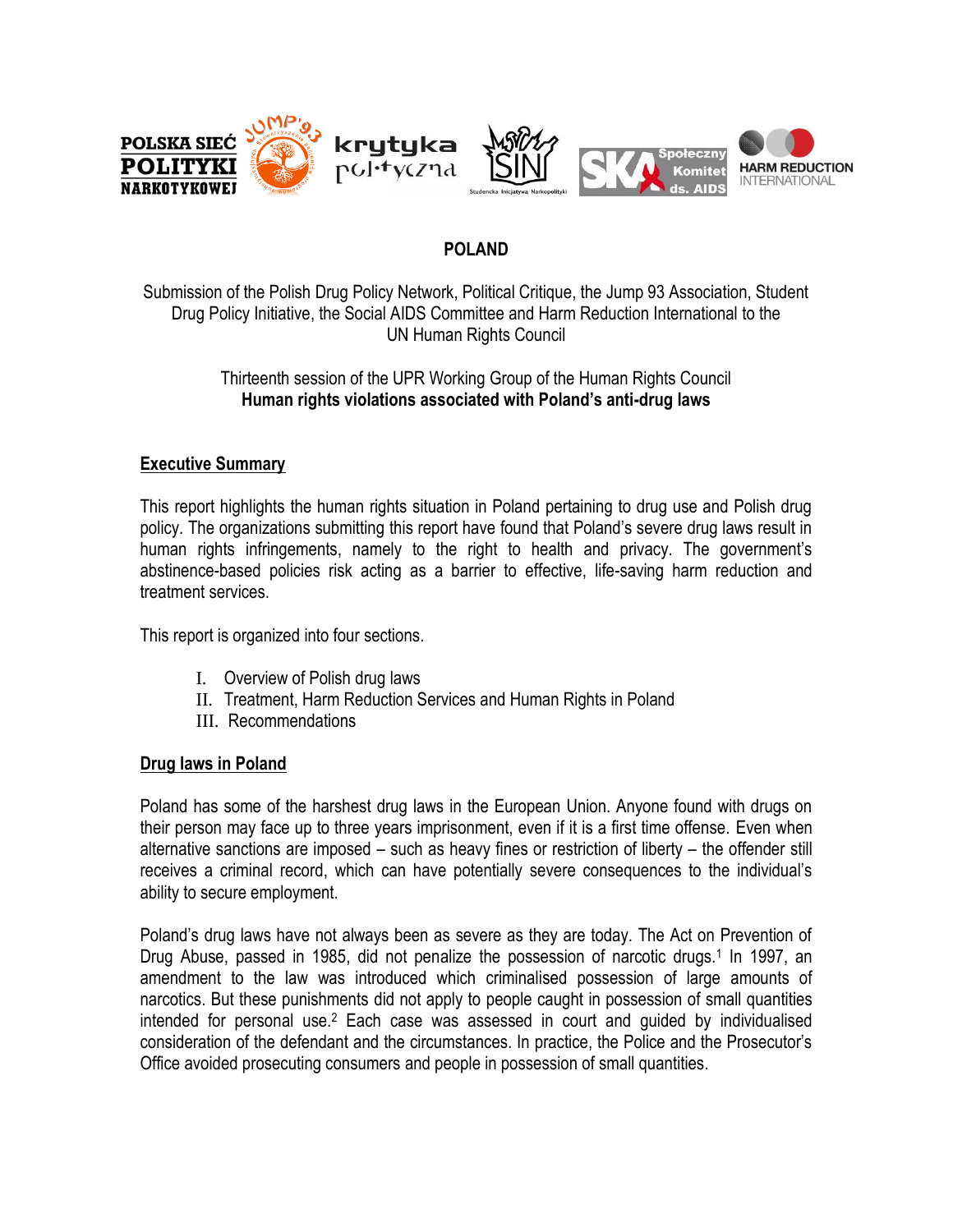In 2000, possession of any amount of drugs, for any purpose, was criminalized throughout the country, pursuant to Article 62 of the Act on Counteracting Drug Addiction (ACDA). Under ACDA, police officials are mandated to carry out "stop and frisk" procedures, based on arbitrary indicators of drug possession.

Under the new law drug use levels have continued unaffected. The number of arrests, however, has sharply increased. In 2009, for example, almost 30,000 people were arrested for possessing a small amount of illicit drugs.<sup>3</sup> Drug possession cases have increased by 1,500% since the law was introduced. Polish prisons are overcrowded and at the same time not free of drugs. Approximately 80 mln PLN (around 40 mln USD) is spent yearly from the state budget for the fulfilment of Article 62.<sup>4</sup>

### **Treatment, Harm Reduction Services and Human Rights in Poland**

Blood-borne viruses present are a constant threat. Approximately 50% of the total registered HIV cases in Poland are related to injecting drug use. The National AIDS Centre reports that approximately 12,068 people have tested positive for the virus since 1985 – 5,476 of which were injecting drug users.<sup>5</sup> Hepatitis C prevalence among injecting drug users are 55-68%.<sup>6</sup> Despite these figures, spending on harm reduction, including OST, is extremely low. In 2007, just 1.5 million euro was allocated for methadone. Only 66% of this was spent.<sup>7</sup> Prevention and earlyintervention programmes are not as adequate as they should be, as only 70% of regular drug users are tested for infectious diseases.<sup>8</sup>

Poland was the first the first country in Eastern and Central Europe to introduce methadone maintenance programmes, established in 1992 in the Institute of Psychiatry and Neurology (Warsaw).<sup>9</sup> Significant progress has been made in Poland in the past few decades with respect to increased access to treatment and harm reduction services, however, there is much work that needs to be done and laws that must be changed. Access to methadone (an essential medicine according to WHO10) is still limited. Out of approximately 25,000 opiate-addicted people in the country, only around 1,500 (6%) receive treatment. The European average is 20%.<sup>11</sup>

Two of the core HIV-related harm reduction interventions are needle and syringe programmes and opioid substitution therapy (e.g. with methadone or buprenorphine).<sup>12</sup> The UN Commission on Narcotic Drugs in a 2010 resolution recognised these measures as essential in the HIV response<sup>13</sup>

Needle and syringe exchange programmes are also not meeting need and are actually in decline. In 2002 there were 21 programmes, in 2008 only 13. The reduction is due to a combination of factors. First, municipalities, which are gradually becoming the main financing institution of drug prevention and treatment, do not allocate sufficient funds for harm reduction programmes. Second, the National Health Fund does not provide funds directly for needle and syringe exchange programmes. Third, the opening of new methadone maintenance programmes has redirected some clients from the exchange programmes to OST treatment. Fourth, elimination of open drug scenes so-called "bajzel", such as in Poznań, Szczecin and Gdańsk, has dispersed drug-using populations.<sup>14</sup> There are no exchange programmes in prisons. Finally, in 2004, Open Society Institute and United Nations Development Program stopped funding harm reduction services in Poland. At the time, 12 programmes were supported by these sources.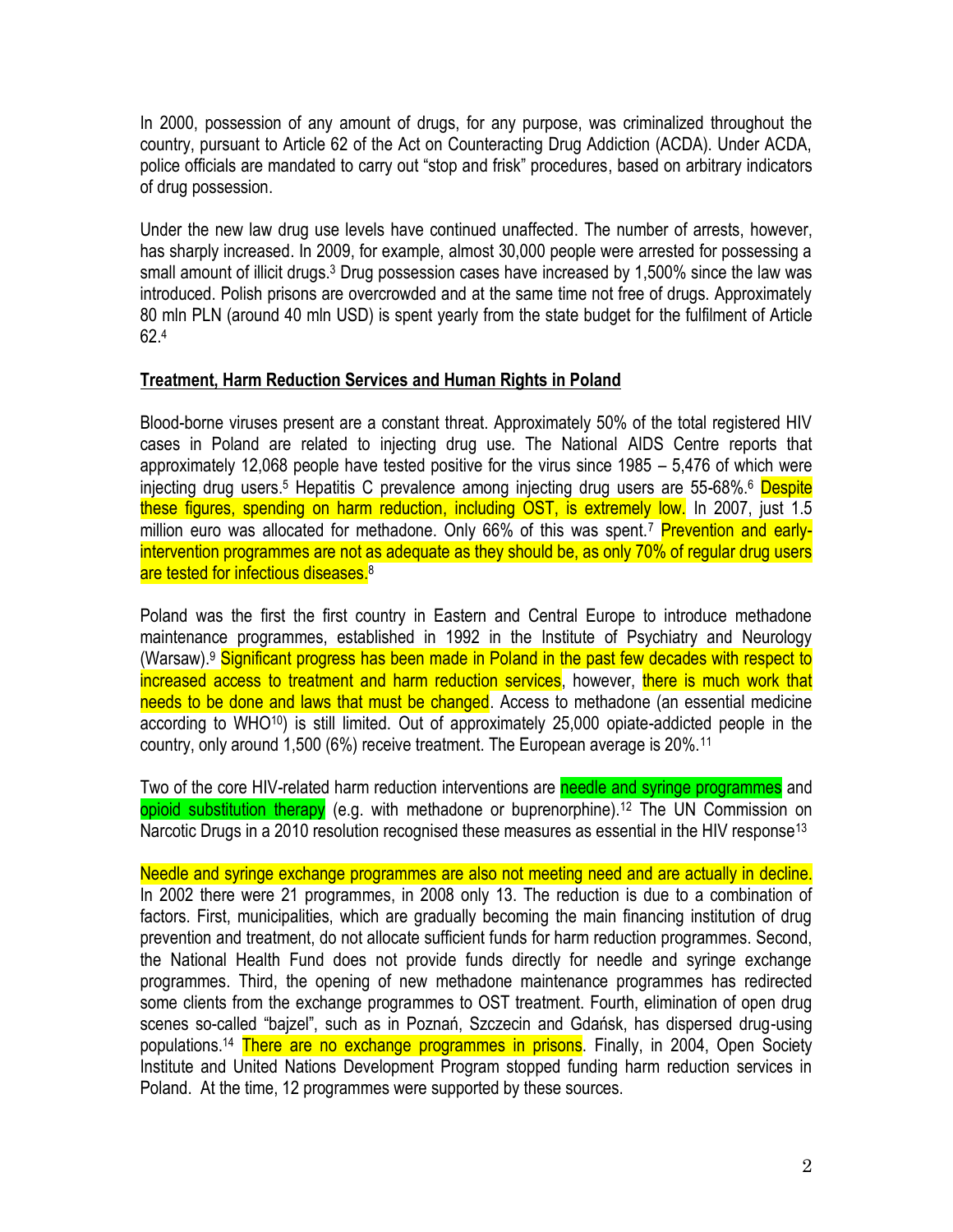Guidelines from the World Health Organization, UNAIDS and the United Nations Office on Drugs and Crime emphasise the importance of harm reduction within a comprehensive package for people who inject drugs.<sup>15</sup> The commitment of UN member states to key harm reduction interventions as HIV prevention measures is enshrined in political declarations on HIV/AIDS adopted by the General Assembly in 2001 and 2006,<sup>16</sup> as well as most recently in the Millennium Development Goals summit outcome document.<sup>17</sup> In late 2009, the General Assembly also adopted a Political Declaration on drug control which yet again reaffirmed the importance of measures to address injection driven HIV epidemics.<sup>18</sup>

Current and former UN Special Rapporteurs on the right to health have stated that harm reduction is essential in realising the right to the highest attainable standard of health for people who use drugs.<sup>19</sup> The Special Rapporteur on the right of everyone to the enjoyment of the highest attainable standard of physical and mental health recommended that states, "Ensure that all harm-reduction measures (as itemized by UNAIDS) and drug-dependence treatment services, particularly opioid substitution therapy, are available to people who use drugs, in particular those among incarcerated populations."<sup>20</sup> This has been recognised time and again by the UN Committee on Economic Social and Cultural Rights,<sup>21</sup> and the Human Rights Council, in 2009, has also recognised harm reduction as an essential element of the right to health in the context of HIV/AIDS.<sup>22</sup>

There are regions in Poland including the northern coastal region of Pomorze, where there are a substantial number of people dependent on opiates, but no OST is available. Those who need treatment have to travel long distances to receive their medicine. If any of these patients are imprisoned (usually related to drug possession and sometimes for possession of methadone), they are refused their treatment and left with substandard medical assistance.

A lack of accessible treatment for opiate dependence has many serious social and health consequences. Those refused OST in prisons, for example, often undergo withdrawal without appropriate medical assistance, causing considerable physical and mental distress. Furthermore, people leave prison at considerable risk of overdose. Every year, 250-300 people die from overdose.<sup>23</sup> Lack of OST while in prison can contribute to that risk.

Poland is a party to the International Covenant on Economic Social and Cultural Rights – and the right to health is recognized in articles 68 and 69 of the Constitution of Poland. <sup>24</sup> In its Concluding Observations on Poland in 2009, the Committee on Economic, Social and Cultural Rights wrote:

"The Committee is concerned at reports that only a small number of drug users have access to substitute drug dependence treatment, and that such treatment is even more limited for those in detention (art. 12). The Committee calls on the State party to take measures to ensure that effective treatment of drug dependence is made accessible to all, including to those in detention.<sup>'25</sup>

Moreover, the Special Rapporteur on Torture and Other Cruel, Inhuman or Degrading Treatment and Punishment has also noted that, "[W]ithdrawal symptoms can cause severe pain and suffering if not alleviated by appropriate medical treatment" and that "denial of medical treatment and/or absence of access to medical care in custodial situations may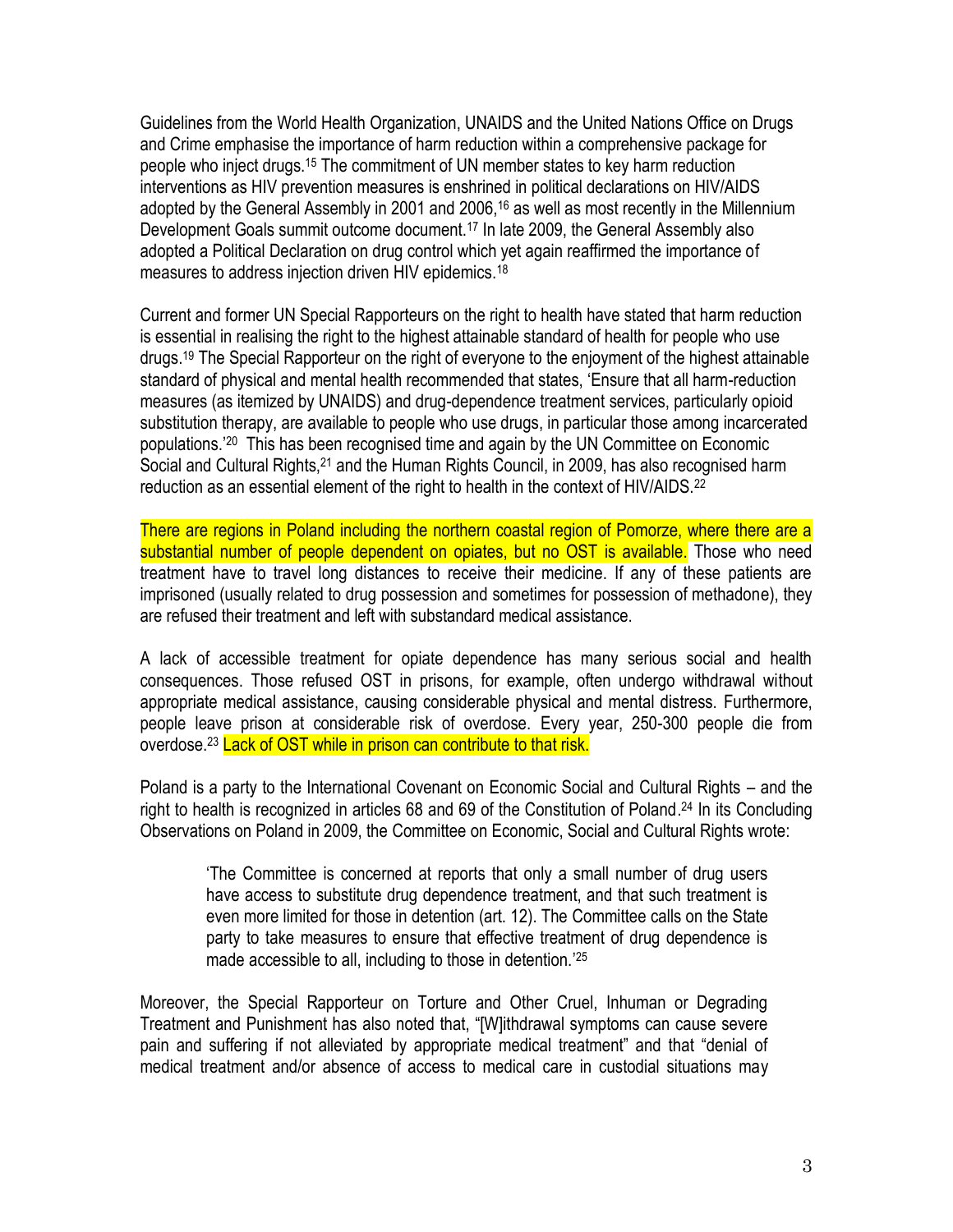constitute cruel, inhuman or degrading treatment or punishment and is therefore prohibited under international human rights law."<sup>26</sup>

Similar concerns were raised with respect to Poland by the European Committee for the Prevention of Torture and Inhuman or Degrading Treatment or Punishment (CPT). The CPT wrote:

"Practically no progress had been made as regards the care of inmates with drugrelated problems, the services offered to them, or the development of a prevention policy. Methadone substitution programmes were not available in the establishments visited, with the exception of Poznań Prison Hospital where a few prisoners were being treated with methadone. Further, none of the establishments visited had in place harm-prevention measures (such as, for instance, the provision of bleach and information on how to sterilise needles, needle-exchange programmes or the supply of condoms).

"The CPT wishes to stress that the management of drug-addicted prisoners must be varied –combining detoxification, psychological support, socio-educational programmes, rehabilitation and substitution programmes – and linked to a real prevention policy. It goes without saying that health-care staff must play a key role in drawing up, implementing and monitoring the programmes concerned and cooperate closely with the other (psycho-socio-educational) staff involved.

"The CPT reiterates the recommendation made in its 2004 visit report that the Polish authorities develop and implement a comprehensive policy for the provision of care to prisoners with drug-related problems.<sup>27</sup>

The Helsinki Foundation for Human Rights has expressed concerns about the use of degrading practices such as strip searches carried out during admission to a number of drug treatment facilities. It also noted clients' limitations to contact with family and others of significance to clients.

A system of punishment - so called "dociążenia" – was confusing and not always clearly defined. Data about patients who fail to complete therapy (ca. 70-75%), then return to the centres of addiction treatment (even 11-12 times) are very disturbing in terms of both efficacy and costs incurred by the National Health Fund. There is a lack of standards and permanent mechanisms of assessing effectiveness of addiction treatment, but also the effectiveness of individual centres. All in-patient treatment facilities use one methodology - therapeutic community supplemented by limited individual and group therapy. There is no evidence that those who stay in therapeutic communities for a duration of 1.5 years to 2 years and were involved in various types of physical labour at these centres succeed in living a drug-free life after release.

Furthermore, there is no cooperation and the flow of information about patients between ambulatory and stationary centres. The Helsinki Foundation for Human Rights recommends that there is a great need to assess the Polish model of drug treatment. Undoubtedly, the therapeutic range should be more diverse.28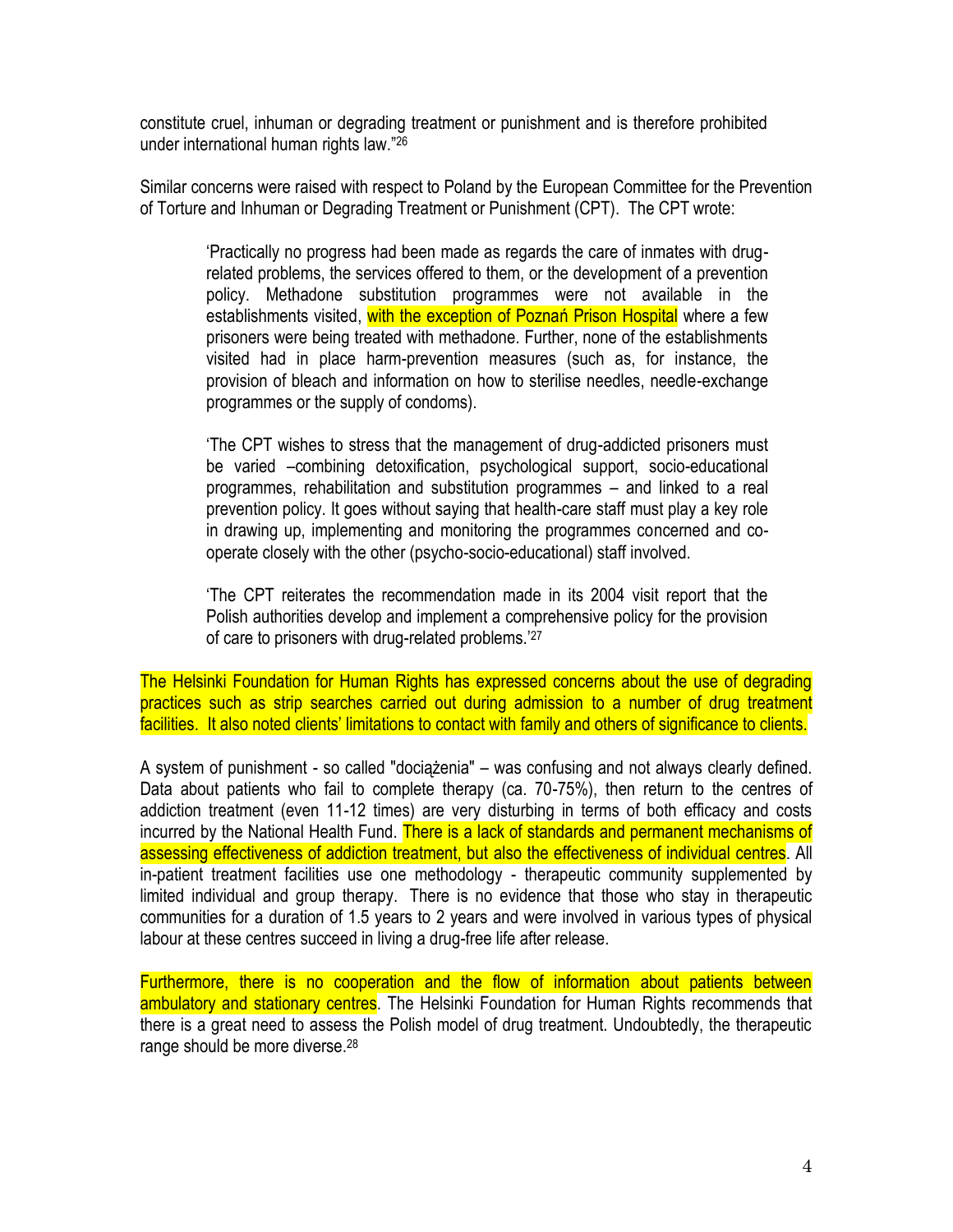All of these factors risk putting health services to drug users in conflict with the normative content of Article 12 of the Covenant, which requires that health facilities be available, accessible and acceptable.<sup>29</sup>

To address many of these issues, and to promote policies that protect the health and human rights of drug users and non-users alike, the government should consider reforming laws that prescribe strict criminal penalties against people in possession of small amounts of drugs. Such reforms would allow resources to be directed to proven-effective methods of treatment instead of incarceration.<sup>30</sup> UN Special Rapporteur on the right of everyone to the enjoyment of the highest attainable standard of physical and mental health wrote:

"National criminal laws need to complement harm reduction strategies and programmes. In this regard, criminal laws should not impede, but facilitate measures taken by States to reduce the transmission of HIV and to provide HIVrelated care and treatment for people using drugs.'<sup>31</sup>

To this end the UN Special Rapporteur urged Poland in 2010 to:

"Amend the National Law on Counteracting Drug Addiction to avoid penalization of the possession of minute quantities of drugs, in order to foster access to substitution therapy for people using drugs."32

#### **Recommendations**

- The government should scale up harm reduction services, including to people in detention, as a means of fulfilling its obligation under Article 12 of the Covenant on Economic Social and Cultural Rights – in particular to ensure that health facilities for people who use drugs are available, accessible and acceptable.
- The government should consider amending the National Law on Counteracting Drug Addiction to avoid penalization of the possession of minute quantities of drugs, in order to foster access to substitution therapy for people using drugs.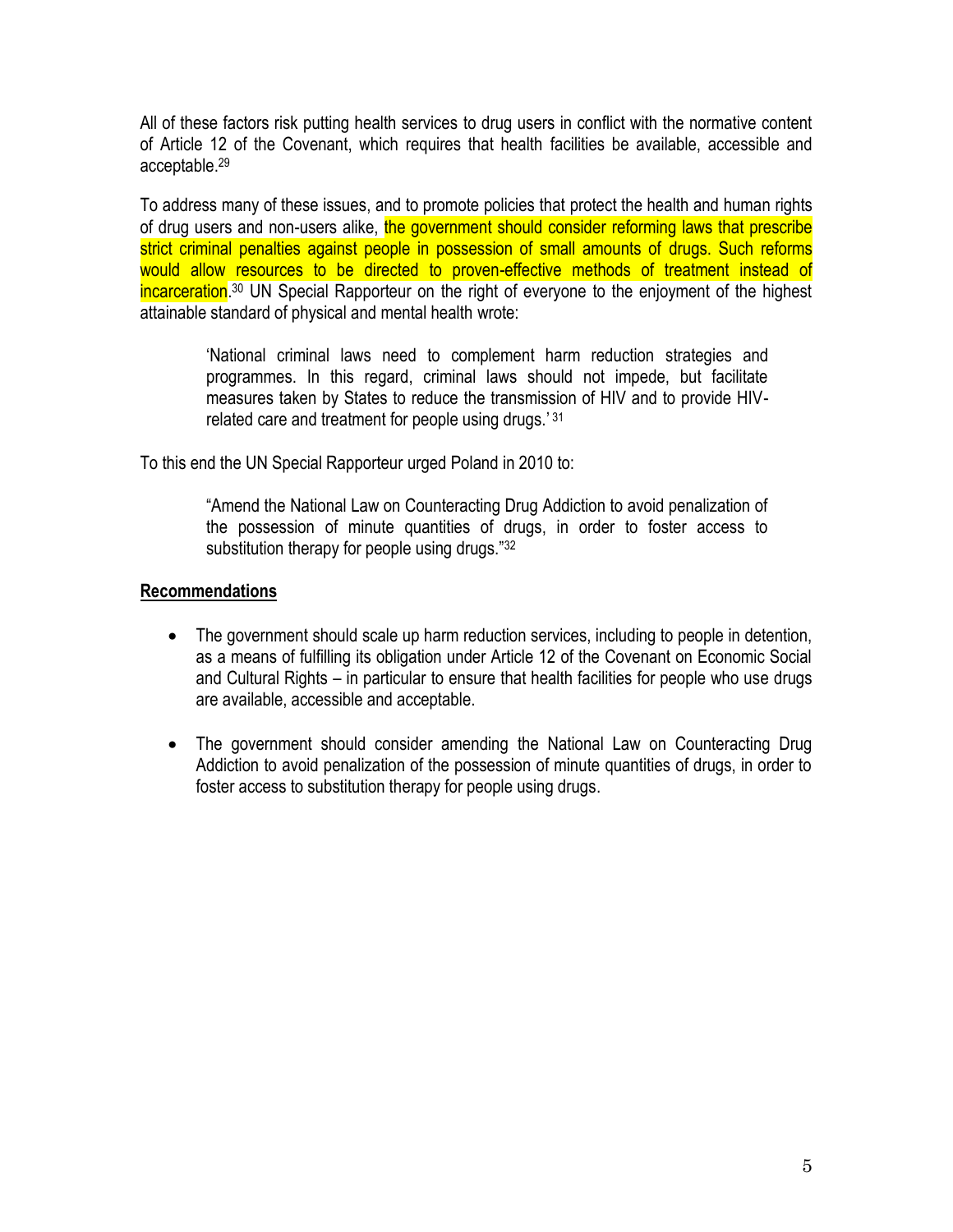#### **Notes**

l <sup>1</sup> E KuŸmicz, Z Mielecka-Kubieñ, J Stasiowski, D Wiszejko-Wierzbicka, The Institute of Public Affairs, 'Penalisation of drug possession – institutional action and costs', 11 Analysis and Opinions 104 [available at: [http://www.idpc.net/sites/default/files/library/IPA%27s%20research%20in%20Analysis%20and%20Opinions.pdf\]](http://www.idpc.net/sites/default/files/library/IPA%27s%20research%20in%20Analysis%20and%20Opinions.pdf). Though the paper makes clear that the law did include penalties for acts associated with trafficking in drugs. 2 ibid. The authors refer to Article 48 paragraph 4 of the 1997 law with respect to penalties pertaining to personal use. <sup>3</sup> K. Krajewski, *Cases of drug possession in the practice of courts in Krakow*, Jagiellonian University, Kraków 2008 <sup>4</sup>Evaluation of the Act of 29 July 2005 on Counteracting Drug Addiction, The Institute of Public Affairs, 2009 <sup>5</sup>*Report of the Special Rapporteur on the Right of Everyone to the Enjoyment of the Highest Attainable Standard of Physical and Mental Health, Anand Grover*. UN Human Rights Council, 20 May 2010. 6 International Harm Reduction Association, Global State of Harm Reduction 2008 <sup>7</sup>Fifth periodic report of Poland to the UN Committee on Economic Social and Cultural Rights Briefing by the Open Society Institute Global Drug Policy Program and the International Harm Reduction Association, 2009 <sup>8</sup>*Report of the Special Rapporteur on the Right of Everyone to the Enjoyment of the Highest Attainable Standard of Physical and Mental Health, Anand Grover*. UN Human Rights Council, 20 May 2010. <sup>9</sup> H. BaranFurga, K.Chmielewska, *Methadone therapy*, Alcoholism and Drug Dependence, 1(15), 25-45, 1994 10"Who Model List of Essential Medicines." World Health Organization, Mar. 2011. <sup>11</sup>Fifth periodic report of Poland to the UN Committee on Economic Social and Cultural Rights Briefing by the Open Society Institute Global Drug Policy Program and the International Harm Reduction Association, 2009 <sup>12</sup> http://www.unaids.org/en/PolicyAndPractice/KeyPopulations/InjectDrugUsers/default.asp. <sup>13</sup> Commission on Narcotic Drugs, Resolution 53/9, Achieving universal access to prevention, treatment, care and support for drug users and people living with or affected by HIV <sup>14</sup>Malczewski A., *Needle and syringe exchange programs in Poland and Europe*, National Bureau for Drug Prevention, Information Service Bulletin ADDICTION, nr 2(46)/2009 <sup>15</sup> WHO, UNAIDS & UNODC (2009) Technical guide for countries to set targets for universal access to HIV prevention, treatment and care for injecting drug users. World Health Organization, Geneva. <sup>16</sup> See GA Special Session on AIDS Res S-26/2, adopting the Declaration of Commitment on HIV/AIDS (2001) A/RES/S-26/2 Para. 52, and GA Res 60/262, Political Declaration on HIV/AIDS, A/RES/60/262 (2006) Para. 22 <sup>17</sup> United Nations Development Programme, 2010 MDG Summit Outcome, A/65/L.1 (17 September 2010) <sup>18</sup> UNGA res 64/182, 30 March 2010.  $19$  Special Rapporteur on the right of everyone to the enjoyment of the highest attainable standard of physical and mental health, Report to the General Assembly (main focus: the right to health and international drug control, compulsory treatment for drug dependence and access to controlled medicines), UN doc. A/65/255; Foreword, "Harm Reduction and Human Rights: The Global Response to Drug Related HIV Epidemics," http://www.ihra.net/GlobalResponse.  $20$  Special Rapporteur on the right of everyone to the enjoyment of the highest attainable standard of physical and mental health. Report to the General Assembly (main focus: the right to health and international drug control, compulsory treatment for drug dependence and access to controlled medicines), UN doc. A/65/255, para. 76. <sup>21</sup> See for example, UN Doc No A/HRC/RES/12/27 (para 5)

<sup>22</sup> Human Rights Council resolution 27/12, " The protection of human rights in the context of human immunodeficiency virus (HIV) and acquired immunodeficiency syndrome (AIDS),"

 $23$  Ibid

<sup>24</sup> UN Treaty Series [available at[: http://treaties.un.org/pages/ViewDetails.aspx?src=TREATY&mtdsg\\_no=IV-3&chapter=4&lang=en\]](http://treaties.un.org/pages/ViewDetails.aspx?src=TREATY&mtdsg_no=IV-3&chapter=4&lang=en)  Date of last access: 18 October 2011

<sup>25</sup> Concluding observations of the Committee on Economic, Social and Cultural Rights, Consideration of reports submitted by States parties under articles 16 and 17 of the Covenant, Poland, E/C.12/POL/CO/5, para. 26

<sup>26</sup> UN Human Rights Council, Report of the Special Rapporteur on Torture and Other Cruel, Inhuman or Degrading Treatment or Punishment, Manfred Nowak, 14 January 2009, A/HRC/10/44,

paras. 57, 71.

<sup>27</sup> Report to the Polish Government on the visit to Poland carried out by the European Committee for the Prevention of Torture and Inhuman or Degrading Treatment or Punishment (CPT) from 26 November to 8 December 2009, CPT/Inf (2011) 20, para. 125 <sup>28</sup> *Monitoring of respecting patients rights and access to the stationary treatment of addiction*, Helsinki Foundation for Human Rights, 2010

<sup>29</sup> UN Committee on Economic, Social and Cultural Rights (CESCR), General Comment No. 14: The Right to the Highest Attainable Standard of Health (Art. 12 of the Covenant), 11 August 2000, E/C.12/2000/4, para. 12

30 Recently, an expert group commissioned by the Ministry of Justice and chaired by Professor Krzysztof Krajewski of the Jagiellonian University in Kraków, introduced a project to amend the bill, which would bring a small, yet crucial change to the Polish antidrug law: it would give prosecutors the option to drop legal proceedings if the social harm caused by the offense is minimal.